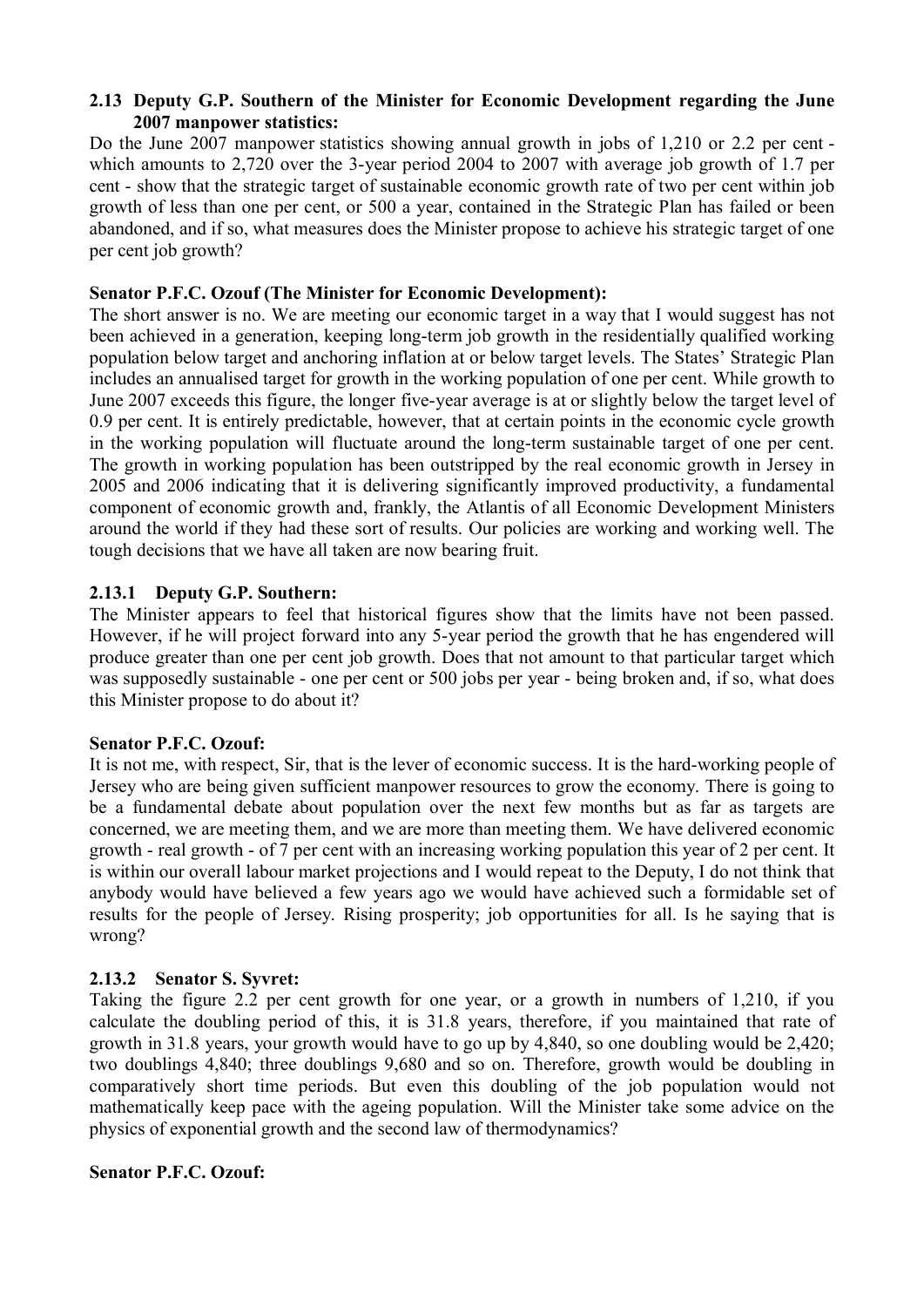The Minister takes good advice and he is discussing the whole issue of population with the Council of Ministers to have this important debate about population and the worker/non-worker ratios for Jersey and that is why we are going to be having an important public debate on it. Can the growth that we have seen last year and this year continue? Well, no, it cannot. That is very clear. But what we do need to do is we need to position the Island … Deputy Southern seems to be remonstrating. But, of course, we have seen the Island take a big slice of a growing international financial services market. We have to position the Island to be at the right time at the right place to seize that growth. Will it continue? Would we have seen - would we have imagined - the credit crunch difficulties that we have seen in the last few weeks? Will that have an impact on Jersey? Yes, it probably will, so we probably will see a downturn, but what we have to do is we have to position the Island to be put in the right place at the right time to deliver economic growth, prosperity, accompanied by low inflation, and that is what we are doing.

# **2.13.3 Deputy J.A. Martin:**

Thank you, Sir, but would the Minister not accept … I thought we already had had the debate on how many people we could employ at one per cent of the working population, and it seems that the Minister or the Council have already exceeded that, so again another debate in this House wasted. What I would like to ask the Minister, Sir, is earlier in an answer he said we can be assured of these figures because Regulation of Undertakings now reconcile their figures with Social Security. Can he tell me when Regulation of Undertakings, Social Security and I.T.I.S. (Income Tax Instalment Scheme) will all be reconciled, because on asking questions of I.T.I.S., we have thousands more employees than there are under Regulation of Undertakings or Social Security.

#### **Senator P.F.C. Ozouf:**

I have to say we have failed to target the economic growth number accurately. We targeted 2 per cent; we have delivered 7.1 per cent. But we have done so - the Deputy, I must correct her - within the target of a one per cent average increase in the working population. Last year was much higher than that because the economy was performing well, financial markets were performing well. So I am sorry that we have achieved higher economic growth, but we have done so within labour market targets of one per cent that we promised, so she cannot say that we have not met the targets on that level. In relation to Social Security and Reg. of Uns., I would imagine that she would welcome the issue. I am not sure what she is referring to in relation to I.T.I.S.; I am happy to talk to her in the coffee room about that and see whether or not there is a number issue there, because I am not sure that I understand the questions.

#### **2.13.4 Deputy R.G. Le Hérissier:**

At the risk of sound churlish, would the Minister not accept that this economic growth is not the result of his own personal efforts, but is the result of global economic trends?

# **Senator P.F.C. Ozouf:**

I have just said that. It is not my efforts that have done it, but what we can say as an Assembly is that we have positioned the Island to take a significant upswing in financial markets. We had the Economic Development Minister - whatever his title is - in Guernsey saying that Guernsey is not seeing that additional growth; they are not open for opportunities for financial services. Guernsey is, I think, losing out as a result in comparison by sending the clear message out that they are not open for business. We have and we have seized that opportunity. But I would also say for the first time that other sectors of the economy are growing. Agriculture grew last year and for the first time tourism is up in terms of passenger numbers this year. 4.1 per cent more passenger arrivals translating through to some growth; we will analyse those figures in the next few months. It is not only financial services that are working. The domestic economy is working, tourism, and we have not even seen what we are going to be doing in intellectual property over the next few months. The future is looking quite good for Jersey.